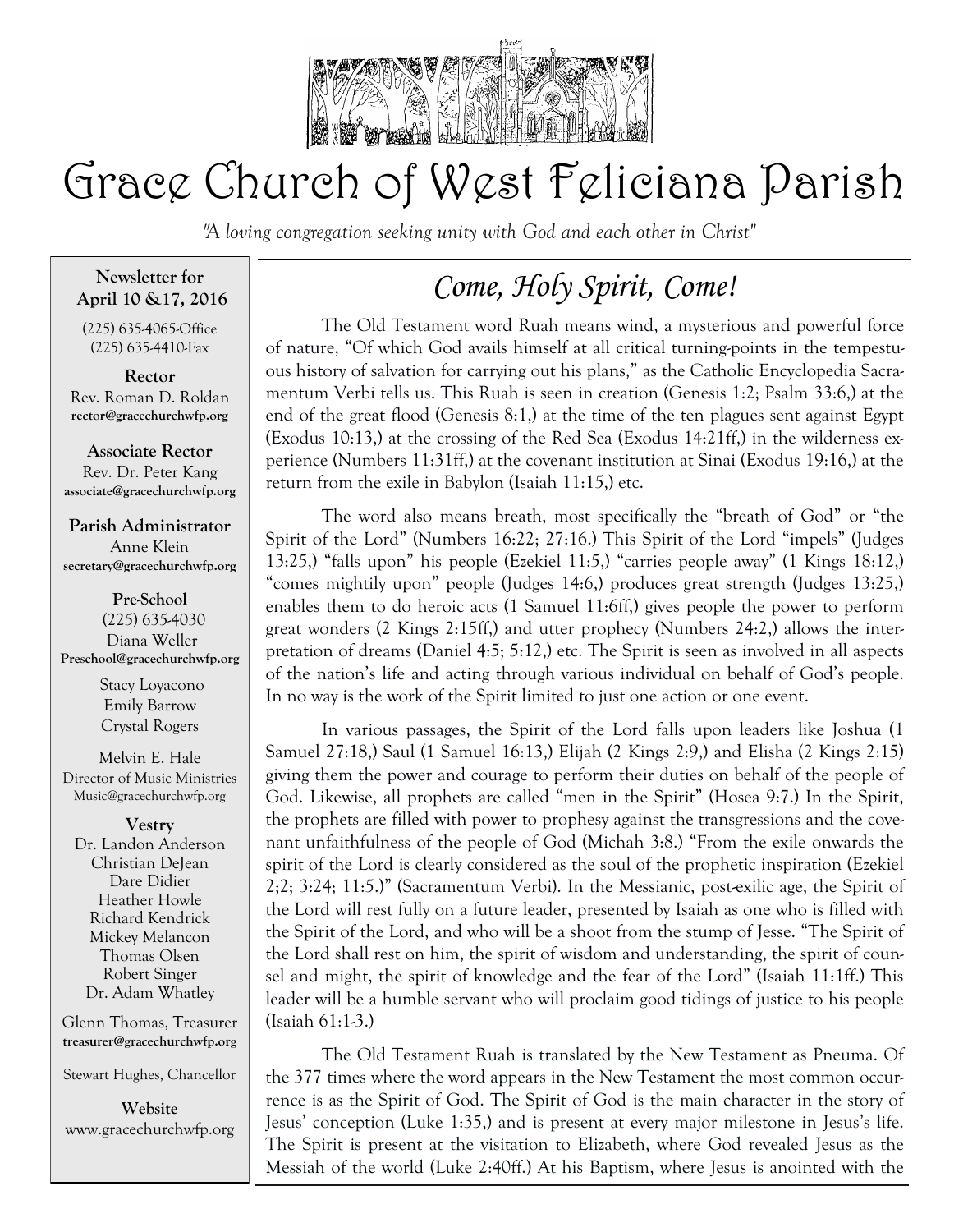Holy Spirit and with power (Acts 10:38.) And, at the beginning of his ministry when the Spirit of God drove Jesus into the wilderness to be tempted (Luke 4:1ff.) The Spirit of God was with Jesus during his ministry when he proclaimed good tidings to his people (Matthew 12:18-21.) When he performed miracles of great healing and brought people back to life (Luke 5:17; 6:19; Matthew 12:18.) As he prayed to his Father (Luke 3:4; 5:16.) As he became engulfed by radiant light at the mount of transfiguration (Mark 9:2-13.) And, as he was raised from the dead (Romans 8:11; Peter 3:18.)

The Holy Spirit inaugurates the great mission of the risen Lord in the Church as it is poured out on thousands at the day of Pentecost (Acts 2:4ff.) This baptismal fire starts the great advance of the Christian gospel throughout the world. Through the Holy Spirit the new believers were equipped for preaching the Word of God and leading the church. As the Spirit spoke through the mouths of prophets in the Old Testament, in the New Testament age the Spirit speaks through the mouths of apostles and disciples (Acts 5:39; 9:8; 10:15.) The Holy Spirit equips the Church with power to withstand opposition and persecution, and bestows gifts to various members of the Church to speak in tongues (Acts 2:4, 11, 15,) perform miracles (Acts 9:39- 42,) utter prophetic pronouncements (Acts 9:17; 20:23; Revelations 2:1,) engage in various ministries as bishops (Acts 20:28; 1 Timothy 4:12,) apostles (Acts 8:14-17,) evangelists (Acts 2:18; Ephesians 4:11,) missionaries (Acts 13:1ff,) etc. Finally, the Holy Spirit, remains with the Church guiding her into all truth, reminding her of Jesus of Nazareth, and giving her the strength to remain faithful in her journey of sanctification. The clearest expression of the Spirit's presence in the Church is through the sacrament of Baptism, but Baptism in no way limits or exhausts the power of the Spirit to continue guiding and leading the life of the Church.

The Holy Spirit remains an active and powerful force in the life of the believer even today, constantly re-energizing, re-regenerating, and re-gifting the Christian with gifts needed to fulfill the promises made at Baptism, and aiding the believer to participate fully in Christ's ministry. There are times in our lives when the Holy Spirit gifts us with special knowledge, power, or strength that makes it possible for us to live more fully into our baptismal covenant.

Beginning on April 16 from 9:00-10:30AM and from 6:00-7:30PM we will engage in a journey of discovery about the many ways in which God's Holy Spirit acts in our lives and guides us to become more fully God's people in our world. Please join us and bring friends. You will be blessed! No books are necessary. You will receive all you need at the time of the class. Call us if you have any questions. Blessings, Fr. Roldan+

**Congratulations** to **Dr.** Roldan, who successfully passed his dissertation defense today!

**Lay Eucharistic visitors and Chalice Bearer training**: Fr. Kang will be having a class on **Lay Eucharistic Visitors** Thursday, April 14 at 6pm and a **Chalice Bearer training** on Thursday, April 28 at 6 pm. If you would like to become a chalice bearer or lay Eucharistic Visitor, contact Fr. Kang to attend the class. He invites all current Chalice Bearers to attend his class to refresh your skills.

**Wayne Blake** is now back at Grace Rehab from a recent stay in the hospital. He would love visits from his friends. Grace Health and Rehab Center, 1181 Highway 19, Slaughter; office phone number is 306-0030. Try to stop by and see him.

**Chancellor Reception**: On April 17<sup>th</sup> after the 10:00 services there will be a reception in Jackson Hall honoring our new Chancellor Stewart Hughes and recognizing the 12 plus years that Donna Wright has served as Chancellor for the Vestry. WE want to thank Stewart for taking on this very important role and to thank Donna for ALL the countless hours she has given and done over the years. Mickey Melancon will be cooking; we will have salad, rolls, dessert and tea. Please try to come and thank them both.

*Intercessory prayers are asked for Grace Church members who are ill*: Mark Armstrong, Landon Anderson, David Barnes, George Black, Wayne Blake, Russell Daniel, Cecil May Dwyer, Rob Fisher, Kent Mitchell, Tom Morris, Sara Nelson, Emile Pourciau, Penny Reinhardt, Margie Sheets, Wendell Wade, Jeremy Willis, Donna Wright, Madeline Wright. **Birthdays** Mathes Hughes, Rob Treppendahl-April 10; Sam Nicholas-April 11; Lori Griffin, Louis LeBlanc-April 12; Chip Tregle-April 13; Ann Weller-April 15; Pam Senior, Mike Williams-April 16; David Barnes, Mathilde Fox-Smith-April 17; Donnie Davis-April 18; Dr. Pat Schneider, Meg Kendrick-April 19; Sheryl Wynters, Peggy Gammill, Christian DeJean, Neal Elliott, Jr., - April 20; Pam Willson-April 21; Roberta Barrow, Matthew Skaggs, John Moss-April 22; Chris Roldan, Bryan McClendon-April 23 **Wedding Anniversaries**

Wade and Diana Weller-April 10; Tim and Kathy Kane -April 14; Adam and Carly Whatley-April 18.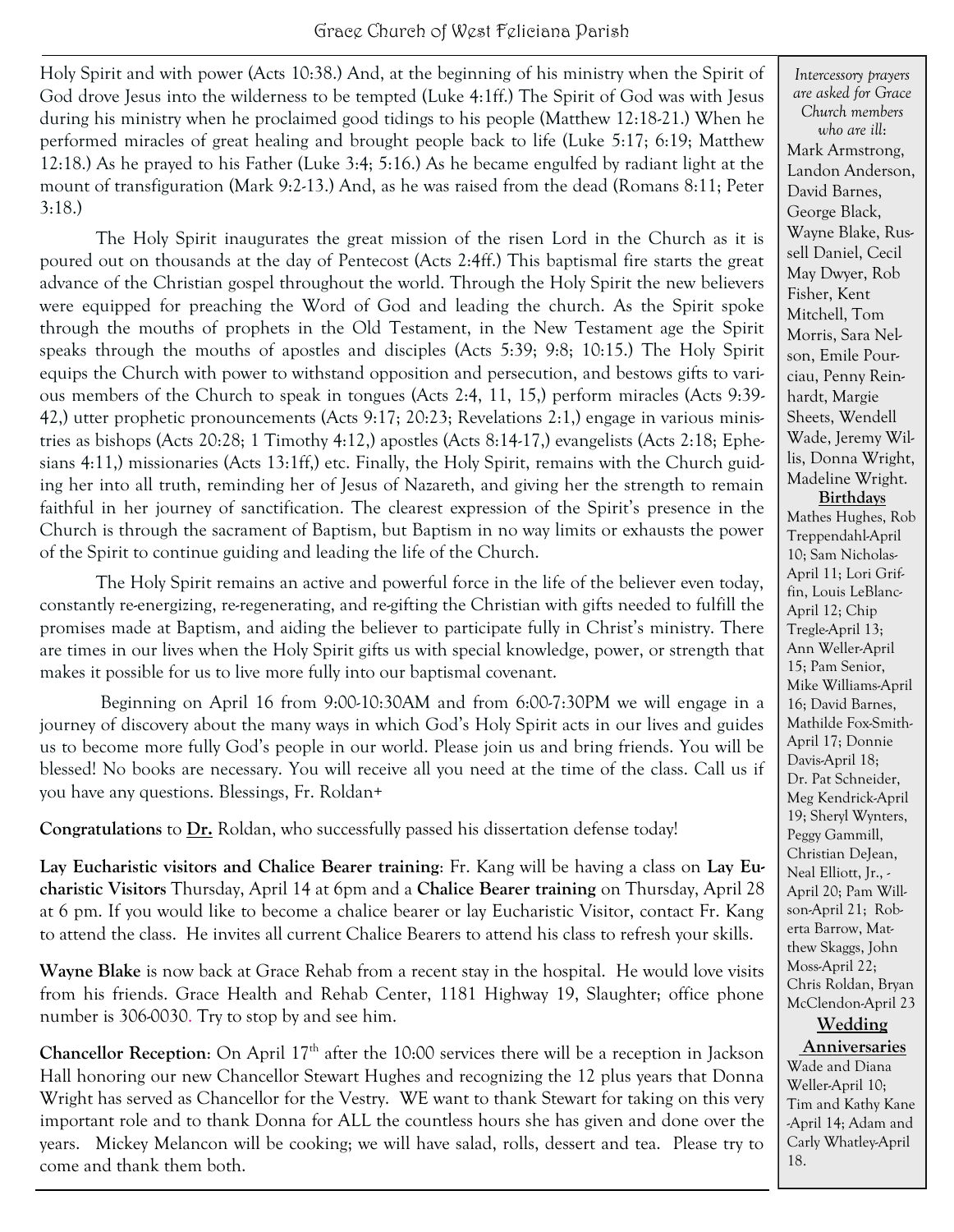*Other persons prayers are asked for:* Charles Barham, Mercer Barney, Walker Bell, Jolie Berry, MiMi Bornman, Leo Brown, Ben Brown, Steve Brown, Willie Bryant, Randy Bryant, Debbie Bunch, John Caruthers, Jenny Clark, Bodo & Kitty Claus, Troy Cothern, Kathleen Davis, Debbie Desmar, Helen Desselles, Molly Douglas, Mark Ellison, Gretchen Eppling, Jennifer Erickson, Louise Ewin, Mark Feltner, Dennis Flynn, Matthew Gill, Roy Hardin, Parke Henderson, Elmo Hegwood, Wayne Hudnall, Joel James, Lindsey Johnson, Jill Joffrion, Mary Jo Kaly, Cecil Kelly, Jody Lemoine, Bob Lewis, Jessica Liddle, Max, Paul McGuff, Ralph McKenzie, Lainee Martrain, Mary Anne McCrory, Ruby McKee, Robin Michel, Dorothy Anne Millikin, Jim Mire, Jimmy Mitchell, Rusty Melton, Alice Mier, Mike Morris, Randall Nachman, Emily Neumann, Ashley Palmer, Barton Platte, Susanna Prescott, Holly Price, Peter Purpera, Carol Ratcliff, Tammy Riggs, Gwin Shanks, Kaizlyn Shockley, Cade Stapleton, Gary Thomas, Glenn Thomas III, Terri Thompson, Denham Turner, Darold Whitmer, Zane Woodward. *Those serving in the armed forces*: Parker Blanche, Amanda Browning, James Boucher, Jay Christopher, Ryan Coacher, Ben Colia, John Davis, Joseph Dooley, Bryan Geltz, Edward Jenkins, Laura Latson, Shawn Lemons, Terry Palmer, James Powers, Jeff Ragusa, Christopher Willis, Matthew Young, 745th & 746th Exped Squads, 379th & 926th Exped. Support Squads.

**Relay for life:** Our Youth Group will be participating in the "Relay for Life" Cancer fundraiser scheduled for April 22th from 5pm to11pm at the Sports Park Rodeo arena. One of the fundraisers is buying luminaries which are paper bags with a candle inside of them that are lined around the walking area. On them are written the names of loved one that you are honoring with their fight for cancer or memorializing that their fight is over. You can also submit a picture that will be included in a slide show that will run during the event. Their will be several booths in the arena sponsored by groups that will sell food and refreshments, and games. **The Youth Group will be selling luminaries this Sunday during Coffee Hour, \$10 each. Donations will also be accepted for the team as they raise money to give to the American Cancer Society.**

**Your prayers** are asked for the family of Myron Hamey, father of Jeanne Morris who died last weekend. A Memorial Service is being planned at a future date.

**The Diocesan Jr. High Youth Rally** will be held April 15-17 at the Solomon Center in Robert. Junior High Rally is open to all 6th – 8th graders. This is a weekend designed by the Diocesan Youth Leadership Council to be a fun, relaxing retreat that combines presentations by youth, small group discussion, and worship with games, activities, music, and fellowship. Learn more and register online at: **[http://www.eventbee.com/v/secc/event?](http://www.eventbee.com/v/secc/event?eid=121442774)**

**St. Mary's Church, Morganza,** will be celebrating their 100th Anniversary on Saturday, April 23 from 4-7pm with worship and dinner on the church grounds. You are invited to join them. Call 225 638-8433 for more information.

**New Church Directory**: The Directory is finished! Come to Jackson Hall this Sunday to sign for and pick up your copy, 1 per family that is in the Directory.

 EYC kayaking trip: The creek was high and the kayakers look like they're getting the hang of it as teams made their way up and down the water.







 The Youth Group, friends and family have their lunches packed, swimming gear on, and are eager to leave to go kayaking on Bayou Sara Creek on Tuesday, March 29th

 The Youth Group went to the Tunica Falls on Saturday, April 2 and are ready to go again!